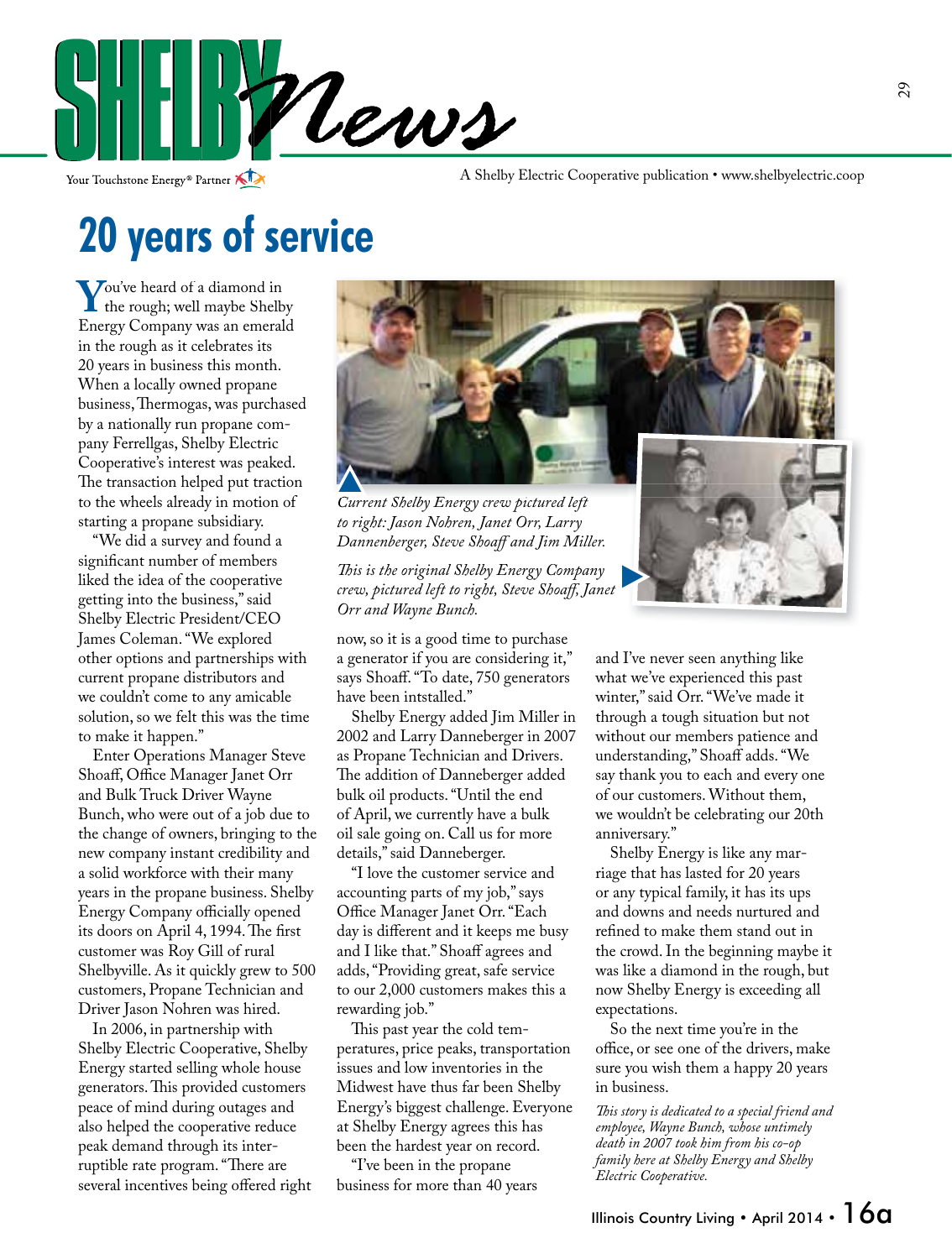

# **Coop teams up with CRC**

**S**helby Electric Cooperative<br>
made the decision to move to<br>
a new call/dispatch center at the a new call/dispatch center at the end of February. The cooperative has switched to Cooperative Response Center (CRC). The new 24/7 contact center and central station has a much larger operation and has offices in Austin, Minnesota, Dunlap, Tennessee and Abilene, Texas.

 "We had no real issues with the call center we were using on a day to day outage and after hours basis. Where we ran into issues was during weather related outages. Our members were having trouble getting through on the phone so we had to make a change," said cooperative spokesperson Kevin Bernson.

 While "live" customer service call handling is CRC's specialty



Cooperative Response Center, Inc.

with over 50% of all outage calls completed with live agents, the logistics of unplanned outages and infrastructure limitation make it impossible for any entity to answer every outage call with a live person. CRC's supplemental use of automated call handling integrated with the co-op's electric distribution platform means an automated call gets reported to crews as quickly and accurately as a call handled by a live customer service representative. "It is important that Shelby Electric Cooperative members embrace these improve-



Your Touchstone Energy® Partner

ments and utilize automation when a situation necessitates its use, as it delivers valuable data to their crews in the field allowing them to assess problem areas quickly," said CRC marketing manager Leah Ferch.

 "We ask members to make sure they have their map location number handy or at least know the name on the account when calling in an outage. Also, members should use the number 1-800-677- 2612 when making after hour and weekend outage calls because this number now goes directly to CRC's circuits," said Bernson.



These days, it may be easier to trim your refrigerator's energy use than it is to trim your waistline. Consider this energy-saving and maintenance regimen to keep your refrigerator in shape. Set the refrigerator temperature above 37 degrees Fahrenheit. Make sure door seals are in place and are snug when closed. And keep outside coils unobstructed and clean; dirty ones could overwork the unit's compressor.

*Source: Energy.gov*



P.O. BOX 560 Shelbyville, IL 62565 **Phone: 217-774-3986 Fax: 217-774-3330 www.shelbyelectric.coop twitter.com/YourCoop facebook.com/YourCoop**

**Office Hours:** 7:30 a.m. - 4:30 p.m.







**Affordable Wireless Broadband Internet 877-994-2323 or 217-774-2323 or e-mail subscriberinterest@pwr-net.coop**

### Tax Freedom Month Special

**Sign up during the month of April and PWR-net will waive the \$99 installation fee!**

*• fee based on basic installation • some restrictions may apply*

*Use promo code 4310*

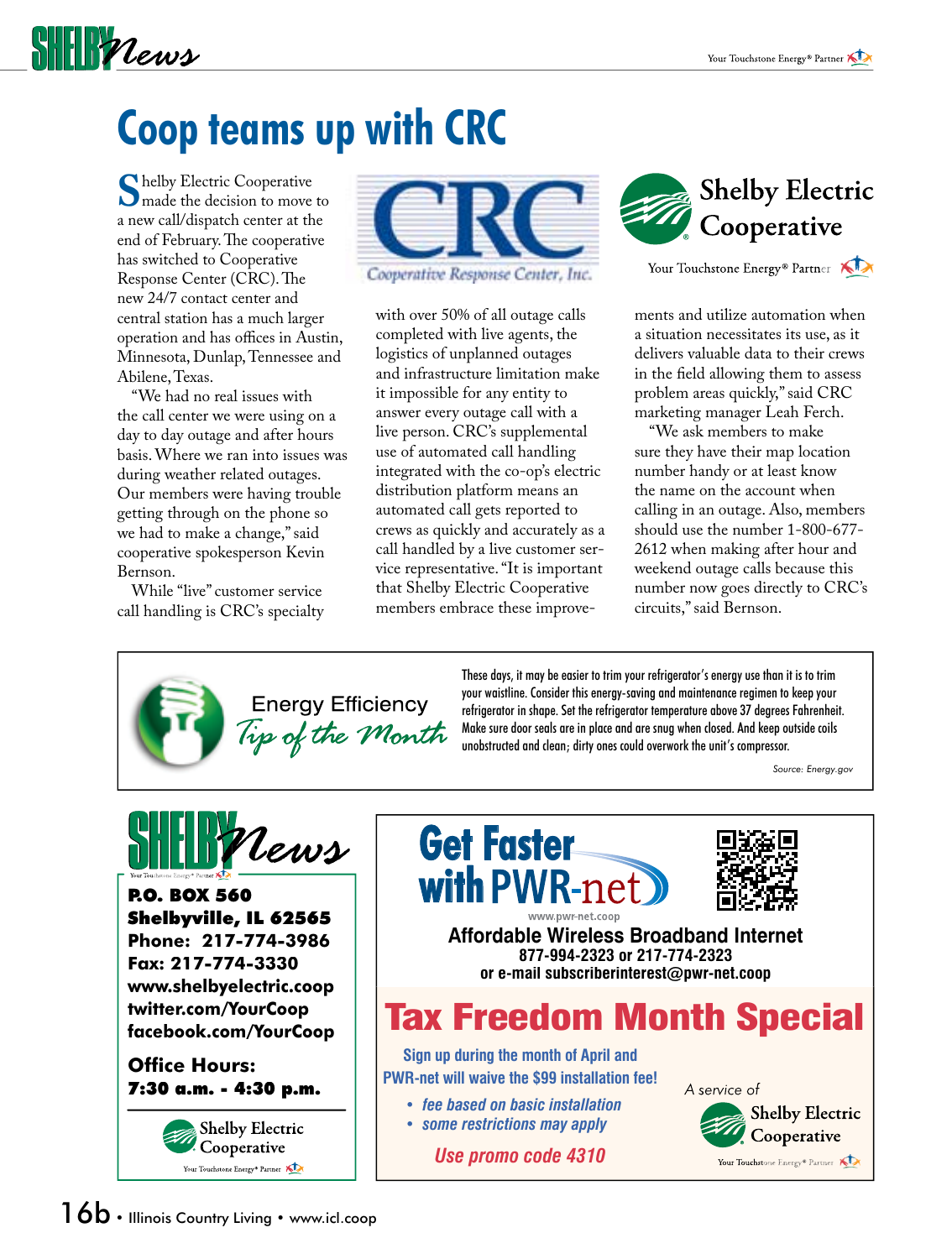

# *CALL TO ACTION*



### **Shelby Electric Cooperative**

Your Touchstone Energy" Partner

#### *SHELBY ELECTRIC COOPERATIVE MEMBERS—WE NEED YOUR HELP TO KEEP ELECTRIC BILLS AFFORDABLE!*

We need your help to keep your electric bills affordable. Please consider filling out the form at the bottom of this letter and sending it to our office. (The information below can also be filled out online at www.action.coop)

Shelby Electric's Board of Directors is very concerned about the U.S. EPA's attack on coal. Heightening already-tight regulations on coal will drive up electricity's cost at a time when consumers are already being hit hard. Shelby Electric Cooperative respectfully suggests that additional regulations are not the answer; **we need a comprehensive energy policy that relies on all our available supplies – coal, natural gas, nuclear and renewable energy**.

As a member/owner of Shelby Electric Cooperative, your electricity is generated by Prairie Power, Inc. and distributed by Shelby Electric. Our flagship resource for generating electricity is the Prairie State power plant located in Washington County, IL. Prairie State is one of the cleanest, most efficient coal plants in the nation. Having ownership in a stable, long term power supply, such as Prairie State, minimizes the price risk and fluctuation of the open market.

The President and the EPA are threatening to heighten regulations on clean coal plants. These regulations, on what is already one of the cleanest power plants in the United States, will only increase costs to the end consumer. We need stability. That stability comes through the path we've developed. Should the EPA win in this fight, we fear the worst with regard to electricity costs for you, your family and all cooperative members.

### **MORE INFORMATION CAN BE FOUND AT**

**WWW.ACTION.COOP, on our website (www.shelbyelectric.coop) and on facebook (www.facebook.com/YourCoop).**

Join us and the other 42 million cooperative members across the country in sending a message to the President and EPA. Do something today – help us keep electricity prices affordable.

*Fill out the form below and return it to our office, mail it in or fill it out electronically at www.action.coop.*

Thank you,

Shelby Electric Cooperative Board of Directors and Jim Coleman, President/CEO

| $E-MAIL:$                                                                                                                                                                                                                                                                                                                                                          |  |
|--------------------------------------------------------------------------------------------------------------------------------------------------------------------------------------------------------------------------------------------------------------------------------------------------------------------------------------------------------------------|--|
|                                                                                                                                                                                                                                                                                                                                                                    |  |
|                                                                                                                                                                                                                                                                                                                                                                    |  |
|                                                                                                                                                                                                                                                                                                                                                                    |  |
| I am a member of Shelby Electric Cooperative. I authorize America's Electric Cooperatives to communicate on my behalf regarding<br>America's electricity challenges. America needs an All Of The Above Energy Strategy that includes clean coal, natural gas, nuclear<br>power and renewable energy. The U.S. EPA needs to reconsider its "All-But-Coal" approach. |  |

**1-217-774-2311** 24-hours-a-day

**PWR-net Internet 1-877-994-2323**

weekdays

**Shelby Electric Cooperative 1-800-677-2612 1-217-774-3986** 24-hours-a-day